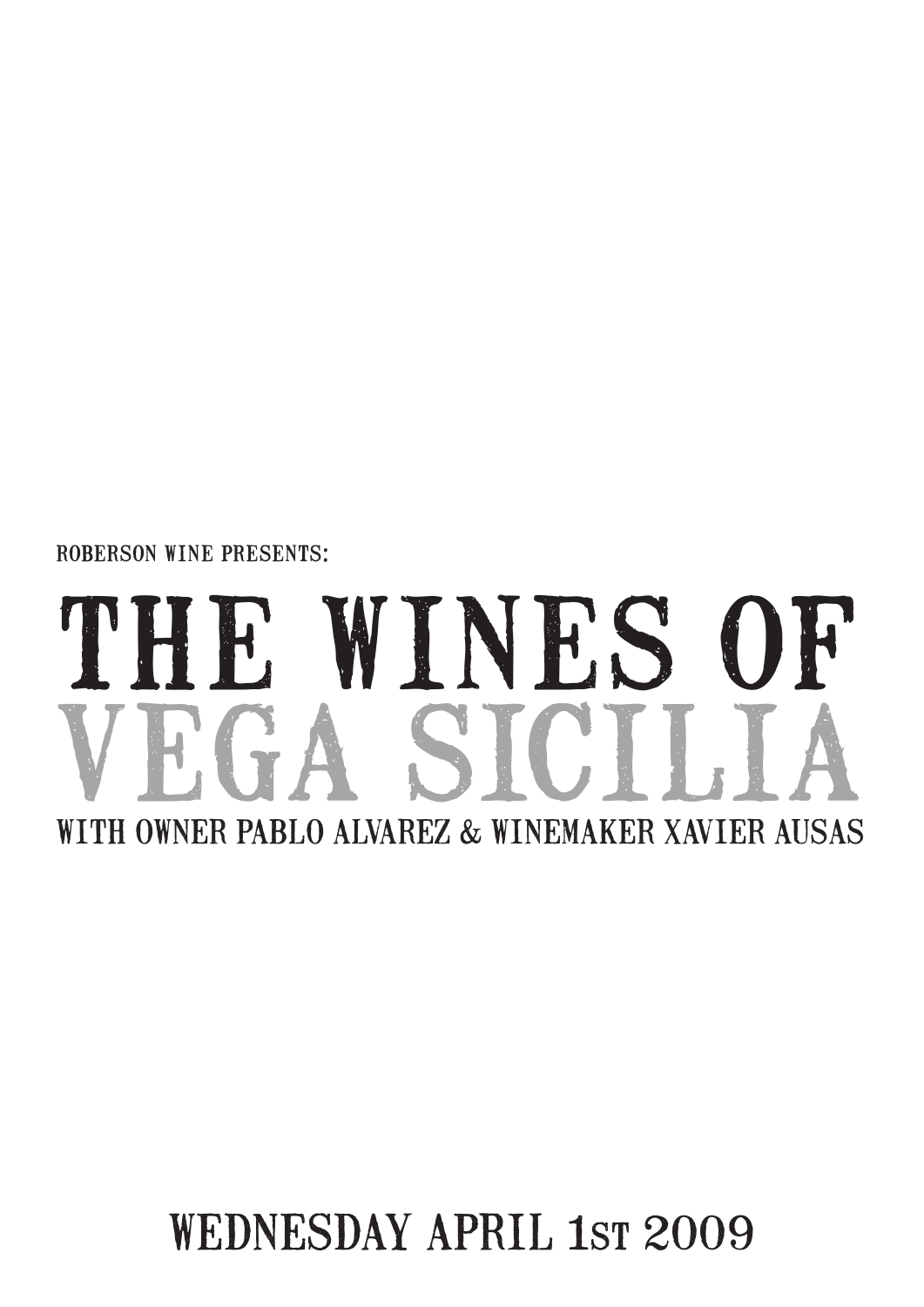## VEGA SICILIA the estate

#### bodegas y vinedos vega sicilia

There are not many wineries that can genuinely lay claim to legendary status, but Spain's Vega Sicilia rightly takes its place in the pantheon of the world's greatest wine estates. Located to the east of Valladolid on the best terroir that Ribera del Duero has to offer, these are wines of phenomenal breeding that demonstrate traditional Spanish wine of the very highest order.

Vega Sicilia is often hailed as being the wine of Spanish Kings and although the vineyard was originally planted back in 1864, it wasn't until the 1920s that Vega's reputation was established as the King of Spanish wines.

The story begins in the late 1850s when Eloy Lecanda Chaves was given the estate that includes today's Vega Sicilia. He paid a visit to Bordeaux in 1864 and returned with 18,000 vines that were planted on his land, including Cabernet Sauvignon, Malbec, Merlot, Carmenere and even Pinot Noir. The Pinot and Carmenere have since been replaced, although the other varieties are still planted today and form an important element of the wines. Despite the forward thinking approach of Senor Lecanda in planting the vines, the resulting wines were not as exciting as the Brandy that he distilled (and was apparently more interested in).

The next fifty years saw plenty of changes (the name went from Bodegas de Lecanda to Hijos de Antonio Herrero and finally to Vega Sicilia) including a spell when it was leased to the Palacios family of Rioja after their vineyards were devastated by phylloxera. During much of that period the wine was sold as Rioja but the major development was the employment of the legendary estate manager Domingo Guarramiola (known as Txomin). Once the wine had ceased to be bottled as Rioja (in 1915) Txomin got on with the business of making Ribera del Duero, and before long a string of legendary wines had been met with critical acclaim. International prizes followed and a legend was born.

After Txomin's death in 1933 his good work was continued by Don Jesus Anadon throughout the 40s, 50s and 60s, despite the distraction of having General Franco's regime in the political background. The estate changed hands twice more during this period before being purchased in 1982 by the current owners, the Alvarez family. Renovation and innovation began immediately and continue to this day at both Vega Sicilia and the additional estates purchased by the Alvarez family - Alíon (down the road in Ribera) and Pintia (in Toro).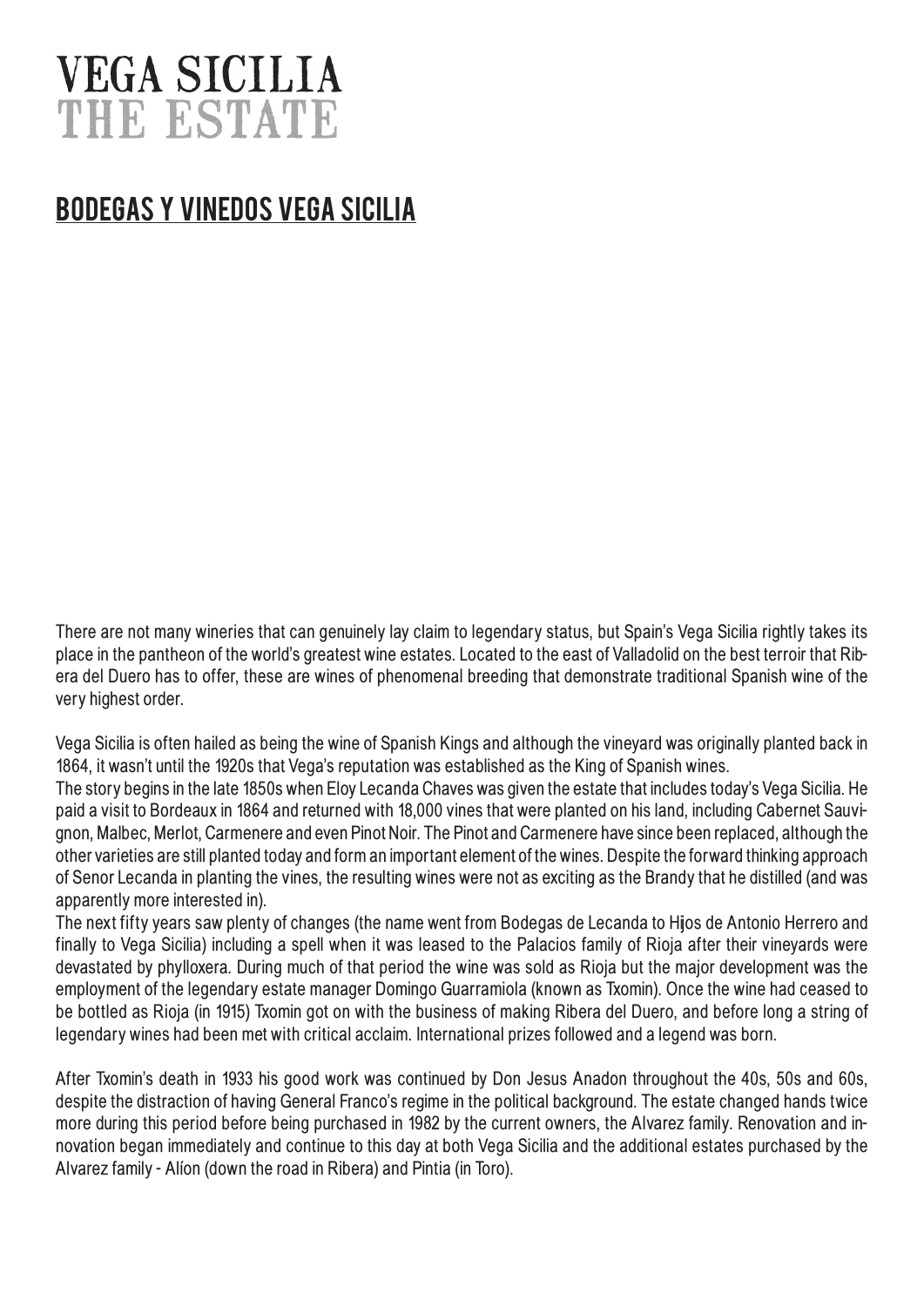## VEGA SICILIA the estate

The Vega Sicilia estate totals approx 250 hectares of clayey-limestone soil with some vines in excess of 100 years old (although most are replanted at 60). Unlike the early days, the most widely planted varietal at the estate today is, of course, Tinto Fino (the local clone of Tempranillo). This makes up the majority of the blend in the Vega Sicilia wines where it is supplemented by lesser amounts of the Bordeaux varietals. Alíon and Pintia are always made from 100% Tinto Fino, or Tinto de Toro in the case of Pintia.

Today's team is headed by owner Pablo Alvarez and winemaker Xavier Ausas, with both men focused on maintaining (and indeed improving) the quality of Vega's wines while doing so with the respect for tradition that makes them so individual. They are joined by a highly skilled team in the winery and vineyards and even their own cooperage since 1987. Jesus Rodriguez is head barrel maker, crafting oak barrels from imported planks of American Oak (the French oak barrels are imported).

The wines continue to be sought after (and fought over) by collectors, enthusiasts and sommeliers all over the world and it is the absolute pleasure of Roberson Wine to welcome the Vega Sicilia team to taste these wonderful wines with us tonight.

"A legend for the quality of its wines. The flavour is astonishing and the perfume is intoxicating." **Hugh Johnson**

"The Lafite of Spain." **Michael Broadbent** "Inspired winemaking and inspired quality. Spain's greatest wine." **Robert Parker** "Spain's undisputed equivilent of a first growth." **Jancis Robinson**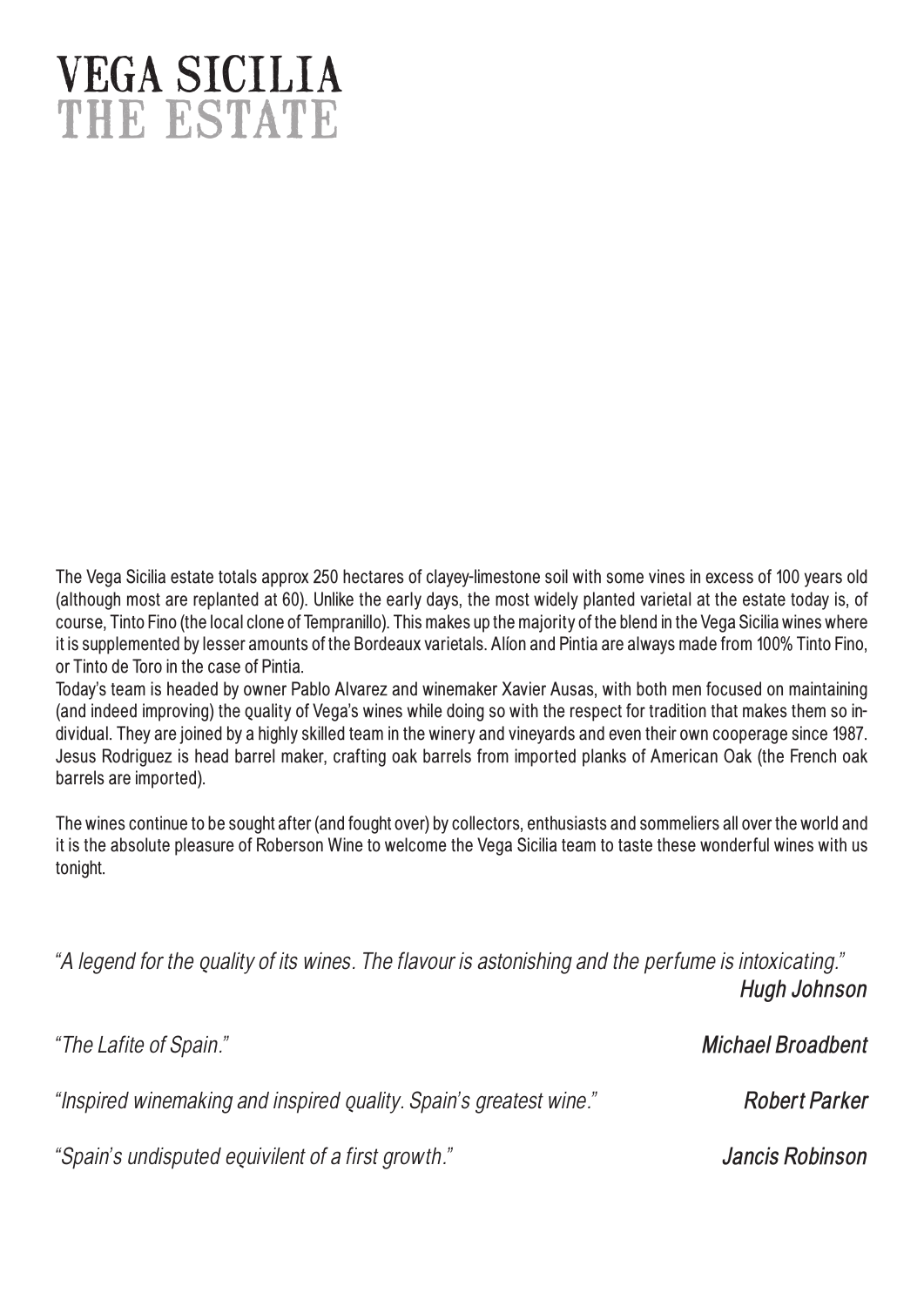

This estate (originally called Alquíriz) in Toro was acquired by the Alravez family in 1997, although the first release was from the 2001 vintage. The property now stretches across 80 hectares of old vine (30 - 50 years) Tinto de Toro, the local clone of Tempranillo and is always made 100% from this variety.

Pintia is barrel fermented and aged in 100% new oak (70% French / 30% American) for 13 months in the case of this 2006 release.

|                                                             |                 |                    | Tasting special bottle price |            |  |
|-------------------------------------------------------------|-----------------|--------------------|------------------------------|------------|--|
|                                                             | Available       | Retail price       | Single Bottle                | In a       |  |
|                                                             |                 |                    |                              | mixed case |  |
| 1: 2006 Pintia<br>Available In Bond $\omega$ £330 (12X75cl) | Good quantities | £ <del>41.95</del> | £37.76                       | £35.66     |  |

#### ALION (RIBERA DEL DUERO)

Established in 1991, Alíon is located slightly further down the Duero from Vega Sicilia and is vinified with a more modern approach that imbues the wine with a different personality to its more famous sibling. Alíon is not in any way a second wine - the majority of the fruit comes from the 130 hectares of vineyard with the remainder being purchased from quality focused growers with old vines in the surrounding area.

After fermentation in stainless steel Alíon is aged for just over a year in 100% new French oak.

|                                                       | Available       | Retail price | Tasting special bottle price<br>Single Bottle | In a<br>mixed case |
|-------------------------------------------------------|-----------------|--------------|-----------------------------------------------|--------------------|
| 2: 2005 Alion<br>Available In Bond $@$ £410 (12X75cl) | Good quantities | £54.95       | £49.46                                        | £46.71             |
| 3: 2004 Alion                                         | 10              | £49.95       | £44.96                                        | £42.46             |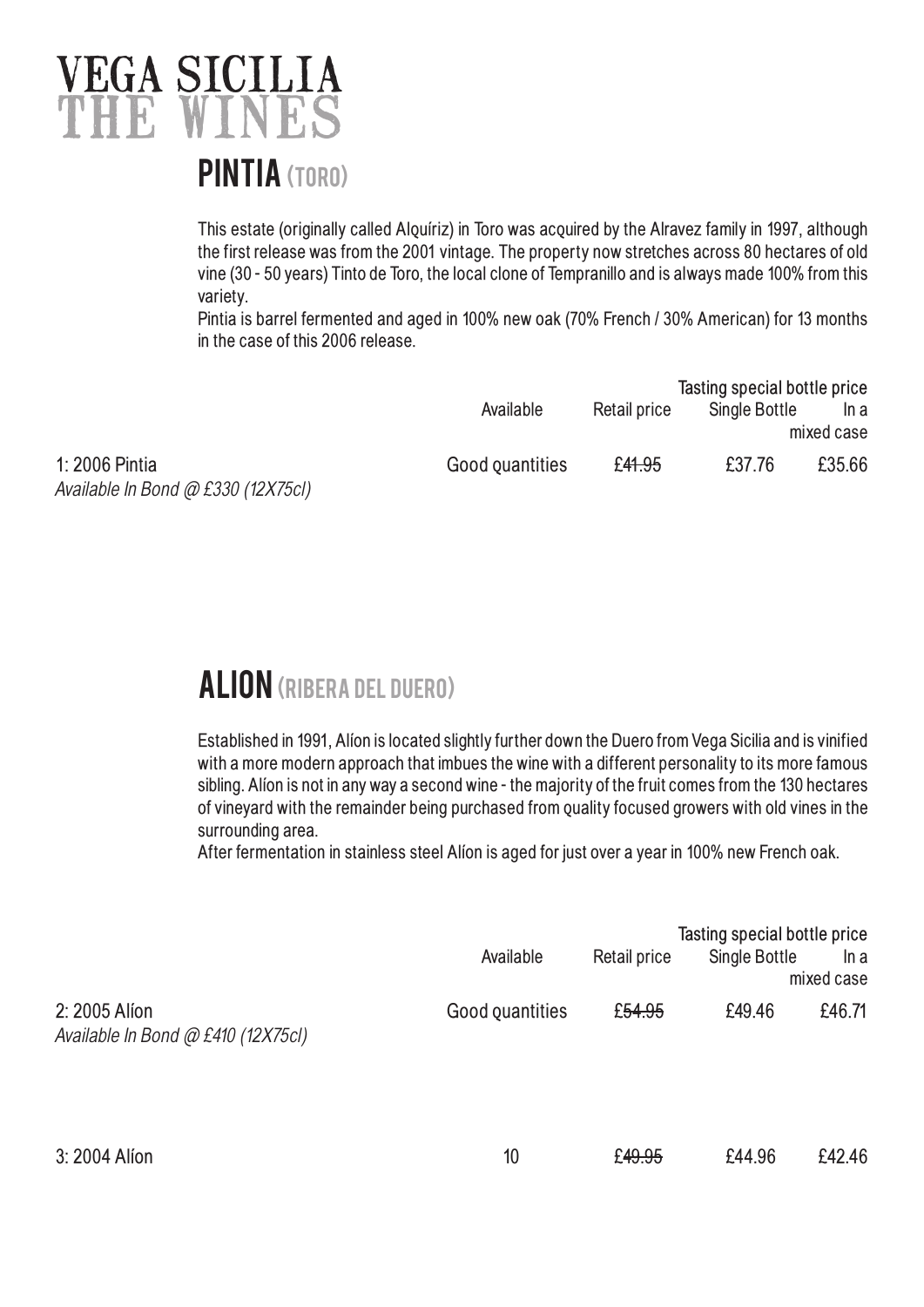## VEGA SICILIA THE WINES

### VALBUENA (RIBERA DEL DUERO)

Valbuena is made using fruit from the younger vines on the property and goes through a different elevage process to Unico. Despite coming from younger vines, Valbuena is not a 'second wine' in the sense that it is made using sub-standard fruit. Valbuena is justifiably hailed as one of Spain's very best wines, so anything that doesn't match up to Vega's exacting standards is sold off in bulk for distillation.

The '5' in the title refers to the number of years that Valbuena is aged for in barrel and bottle prior to its release. There used to be a Valbuena '3', but this was discontinued in 1988.

In the case of the 2004 vintage, Valbuena spent 4 months in large wooden vats after fermentation before being aged for 16 months in 100% new oak (a mix of American and French). After a further 7 months in used barrels the wine was finished in large wooden vats until bottling in mid-2007.

Despite being labelled as a Reserva, Valbuena is undisputedly of Gran Reserva quality and could in fact be labelled as such if the team at Vega wanted to do so.

|                                                        | Available          | Retail price       | Tasting special bottle price<br>Single Bottle | In a<br>mixed case |
|--------------------------------------------------------|--------------------|--------------------|-----------------------------------------------|--------------------|
| 4: 2004 Valbuena<br>Available In Bond @ £910 (12X75cl) | Limited quantities | £ <del>115</del>   | £103.50                                       | £97.75             |
| 5: 2002 Valbuena                                       | 10                 | £75.95             | £68.36                                        | £64.56             |
| 6: 1997 Valbuena                                       | $\overline{2}$     | £95                | £85.50                                        | £80.75             |
| 7: 1983 Valbuena                                       | 1                  | £ <del>75.95</del> | £68.36                                        | £64.56             |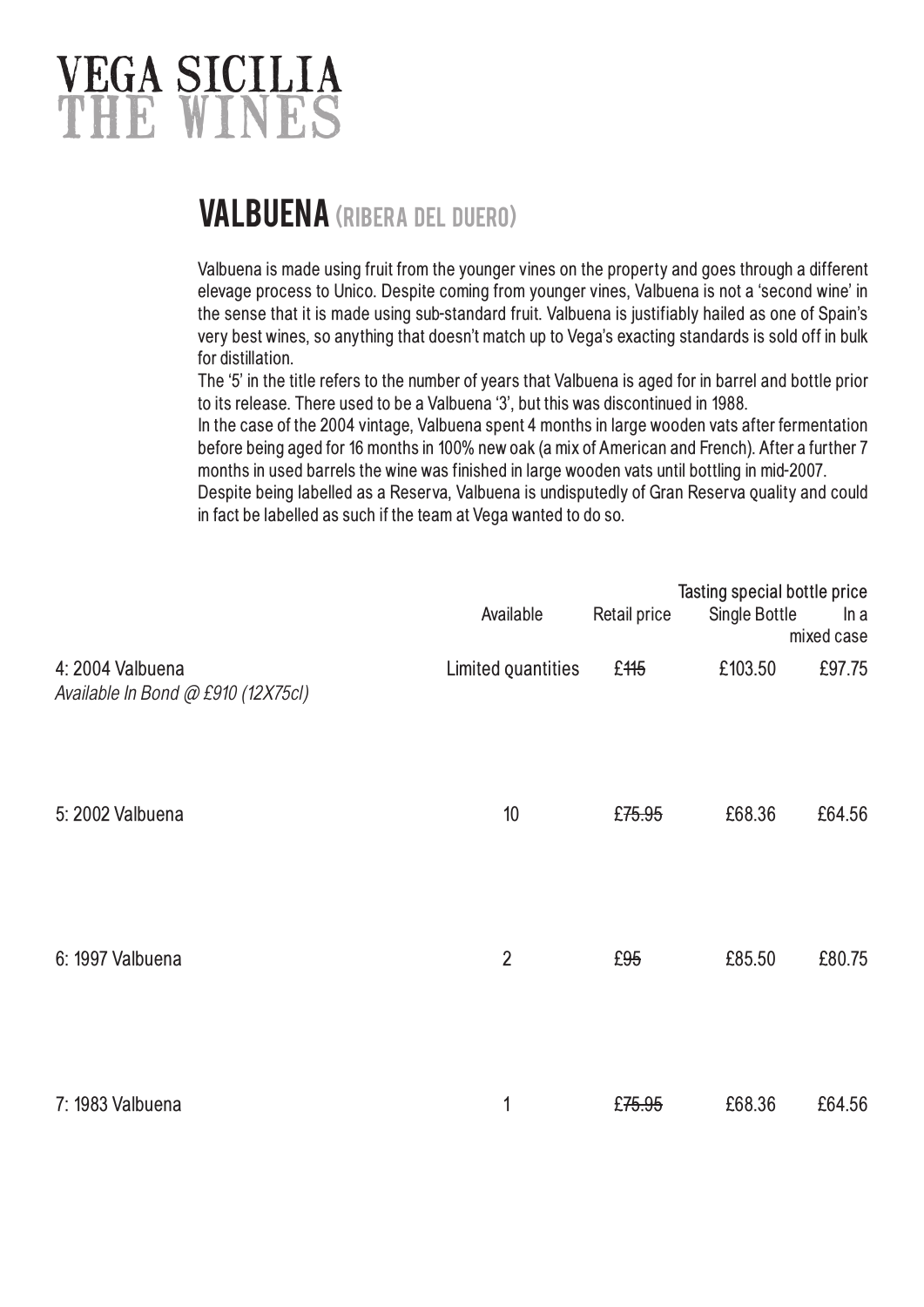## VEGA SICILIA THE WINES

#### UNICO (RIBERA DEL DUERO)

Vega Sicilia's flagship wine is their Gran Reserva 'Unico'. The exact recipe changes according to the vintage, including the final assemblage and the ageing regime. What never changes is the quality, as Unico is only made in vintages that yield fruit considered to be worthy of making this legendary wine. In these circumstances Unico is blended into Valbuena, although in years like 1963, 1971 and 1993, neither Unico or Valbuena were made!

Of the Bordeaux varietals that support the Tinto Fino it is usually Cabernet Sauvignon that figures most heavily in the final Unico blend (Merlot often takes this role in Valbuena) and this further enhances the structure of a wine that is built to age for decades.

The 1999 vintage was fermented in barrel before spending 21 months in large wooden vats. The next phase was 20 months spent in 100% new oak barrels, 17 months in used barrels and then another 24 months in the large vats. After all that the wine was bottled and, as is usually the case, released a decade after the vintage. A famous exception to this 10 year rule was the 1970 vintage, which spent an astonishing 16 years ageing in oak!

|                                                      | Available          | Retail price | Tasting special bottle price<br><b>Single Bottle</b> | ln a<br>mixed case |
|------------------------------------------------------|--------------------|--------------|------------------------------------------------------|--------------------|
| 8: 1999 Unico<br>Available In Bond @ £2080 (12X75cl) | Limited quantities | £265         | £238.50                                              | £225.25            |
| 9: 1980 Unico                                        | $\mathfrak{Z}$     | £350         | £315                                                 | £297.50            |
| 10: 1974 Unico                                       | $\overline{4}$     | £320         | £288                                                 | £272               |
| 11: 1969 Unico                                       | 1                  | £510         | £459                                                 | £433.50            |